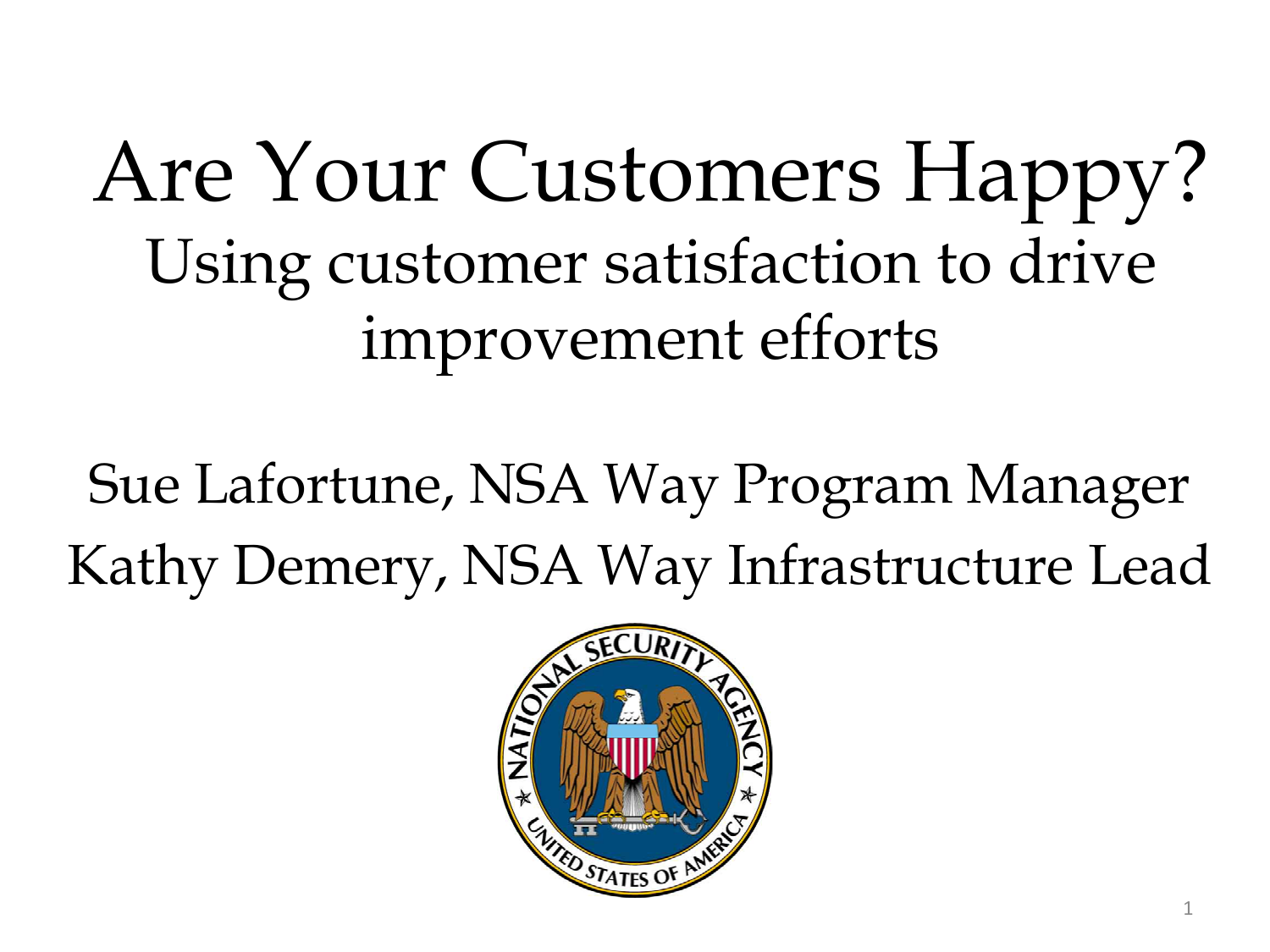

#### Who is NSA?

- The National Security Agency was established by President Harry S. Truman on November 4, 1952.
- NSA is a Defense Agency within the US Department of Defense and an Intelligence Agency within the US Intelligence Community.
	- By original charter, the Director of NSA (DIRNSA) is a general officer grade O-9 or higher selected on a rotating basis from the US Army, US Air Force, US Navy.
	- By original charter, the Deputy Director of NSA (D/DIR) is always a DoD civilian employee.

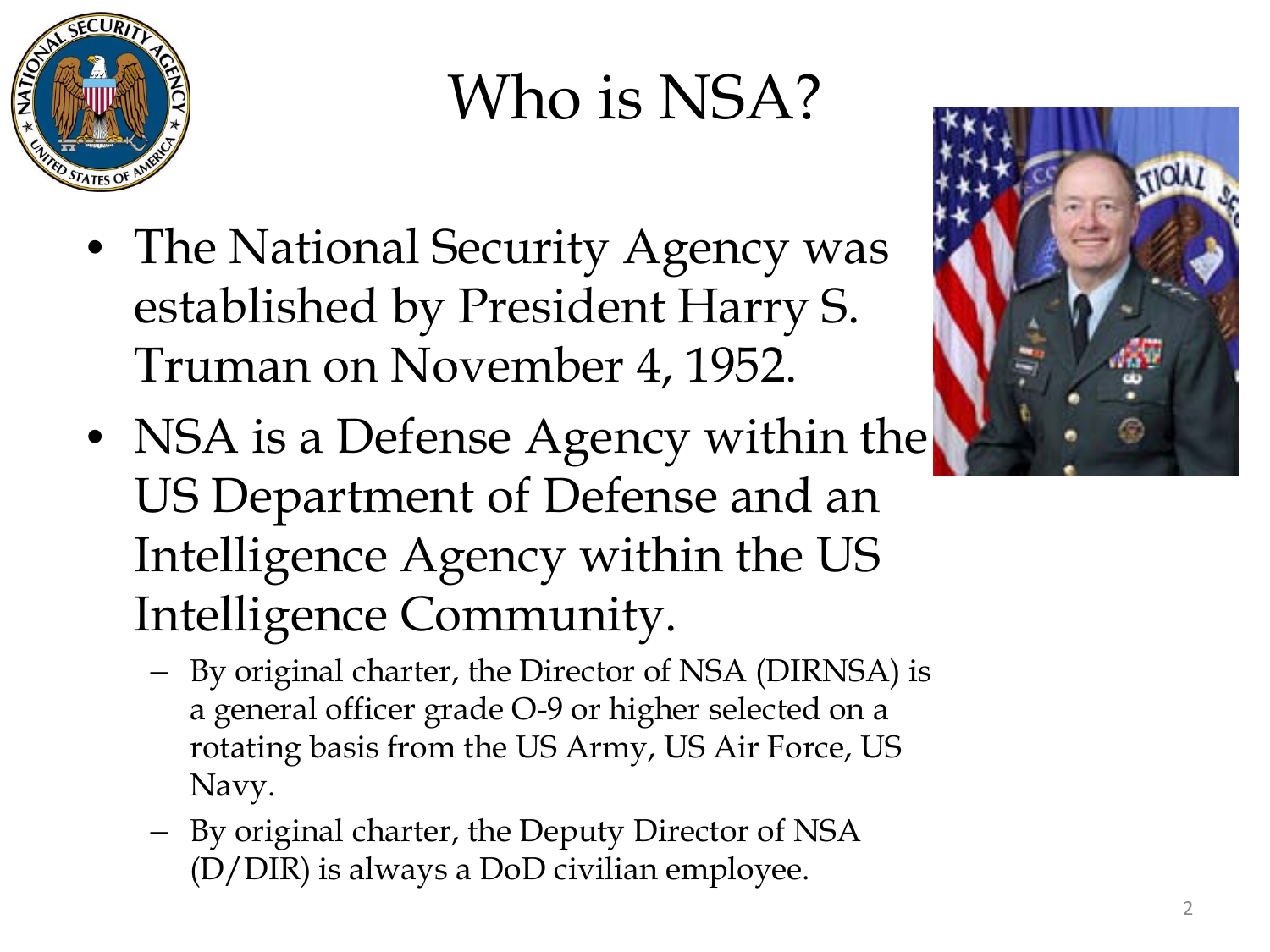

### What does NSA do?

- NSA's core missions are to protect U.S. national security systems and to produce foreign signals intelligence information:
	- Information Assurance
	- Signals Intelligence
	- Network Warfare

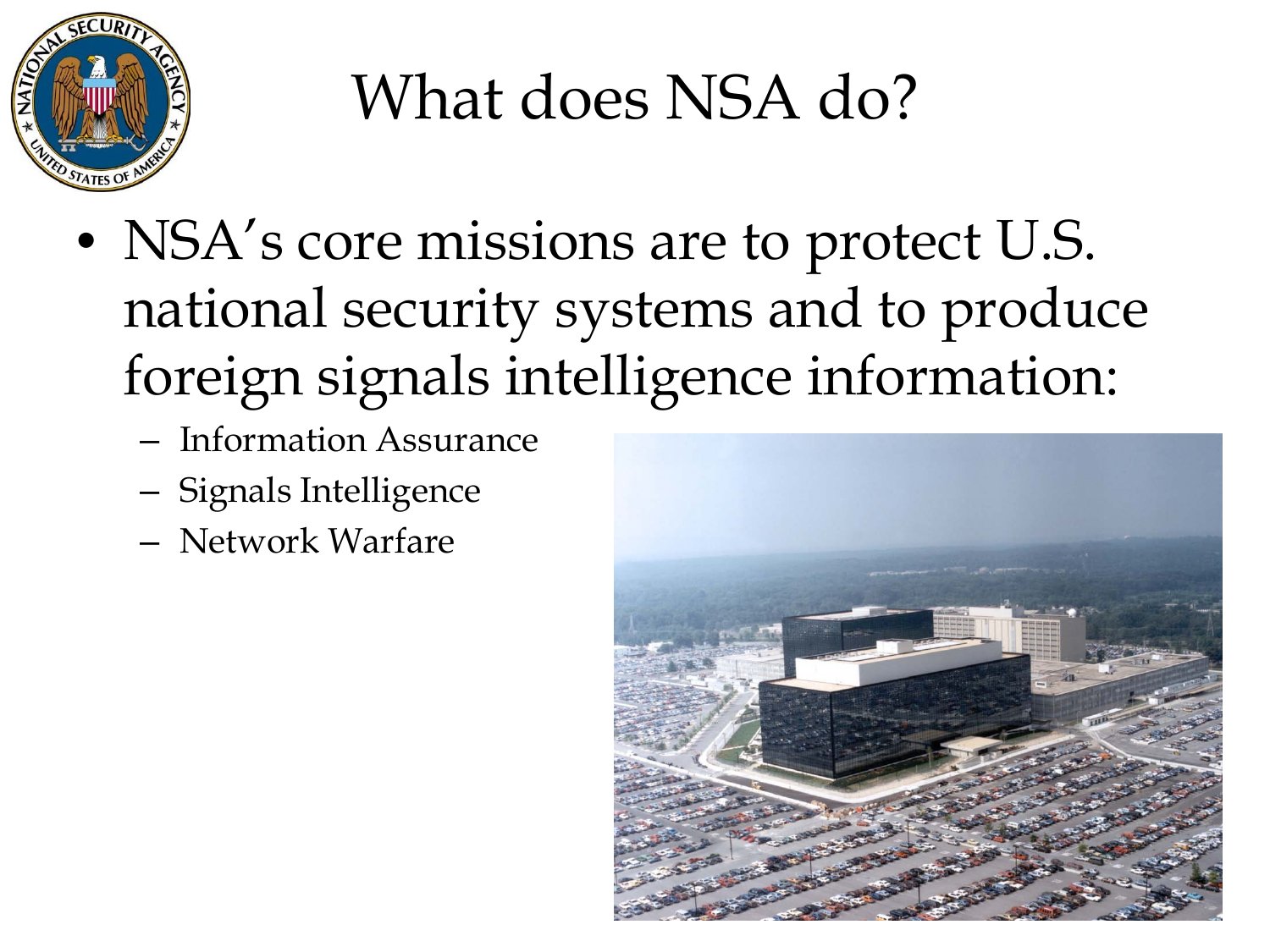

# Information Assurance Mission

The information assurance mission confronts the formidable challenge of preventing foreign adversaries from gaining access to sensitive or classified national security information.

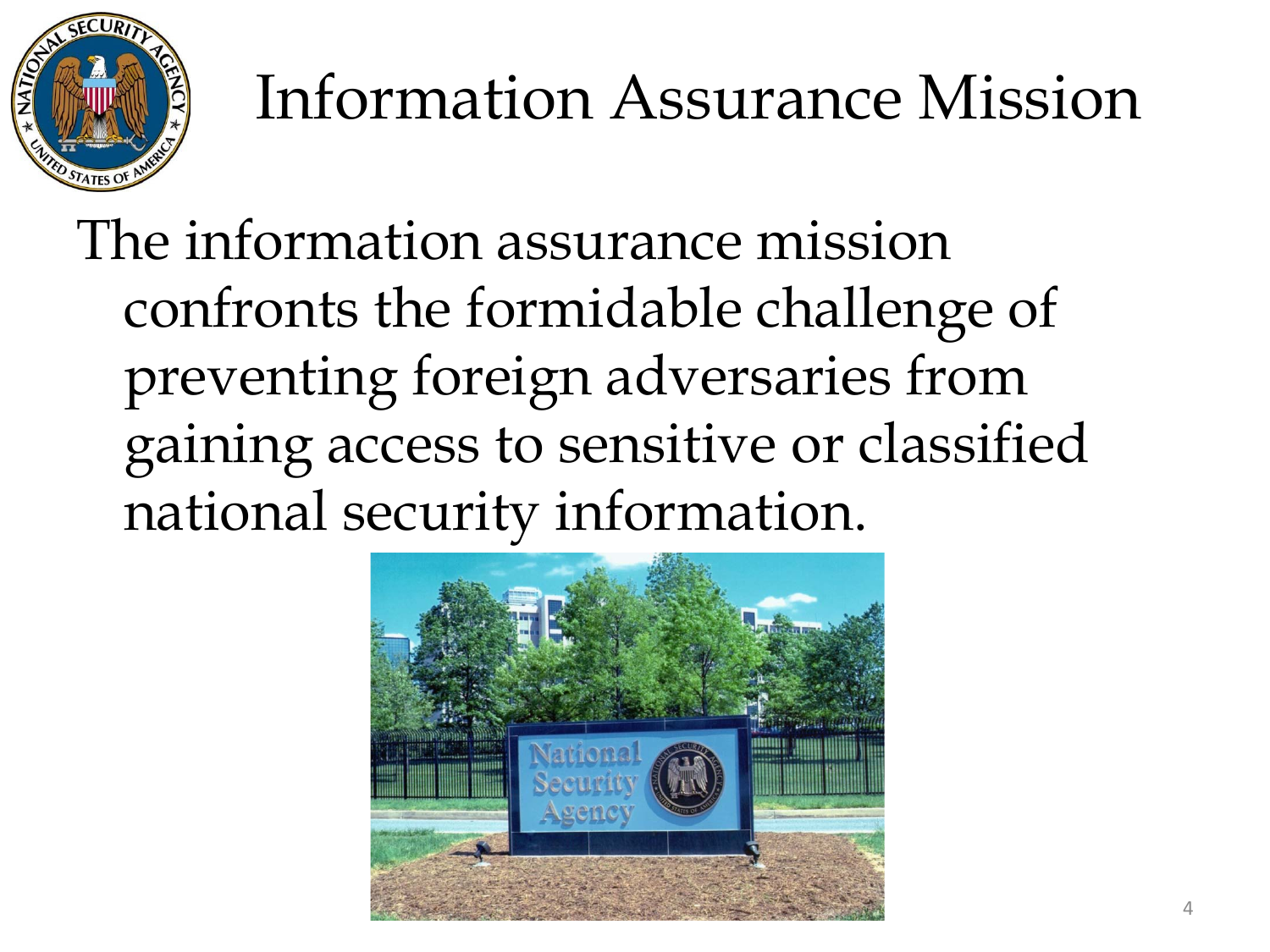

## Signals Intelligence

The signals intelligence mission collects, processes, and disseminates intelligence information from foreign signals for intelligence and counterintelligence purposes and to support military operations.



5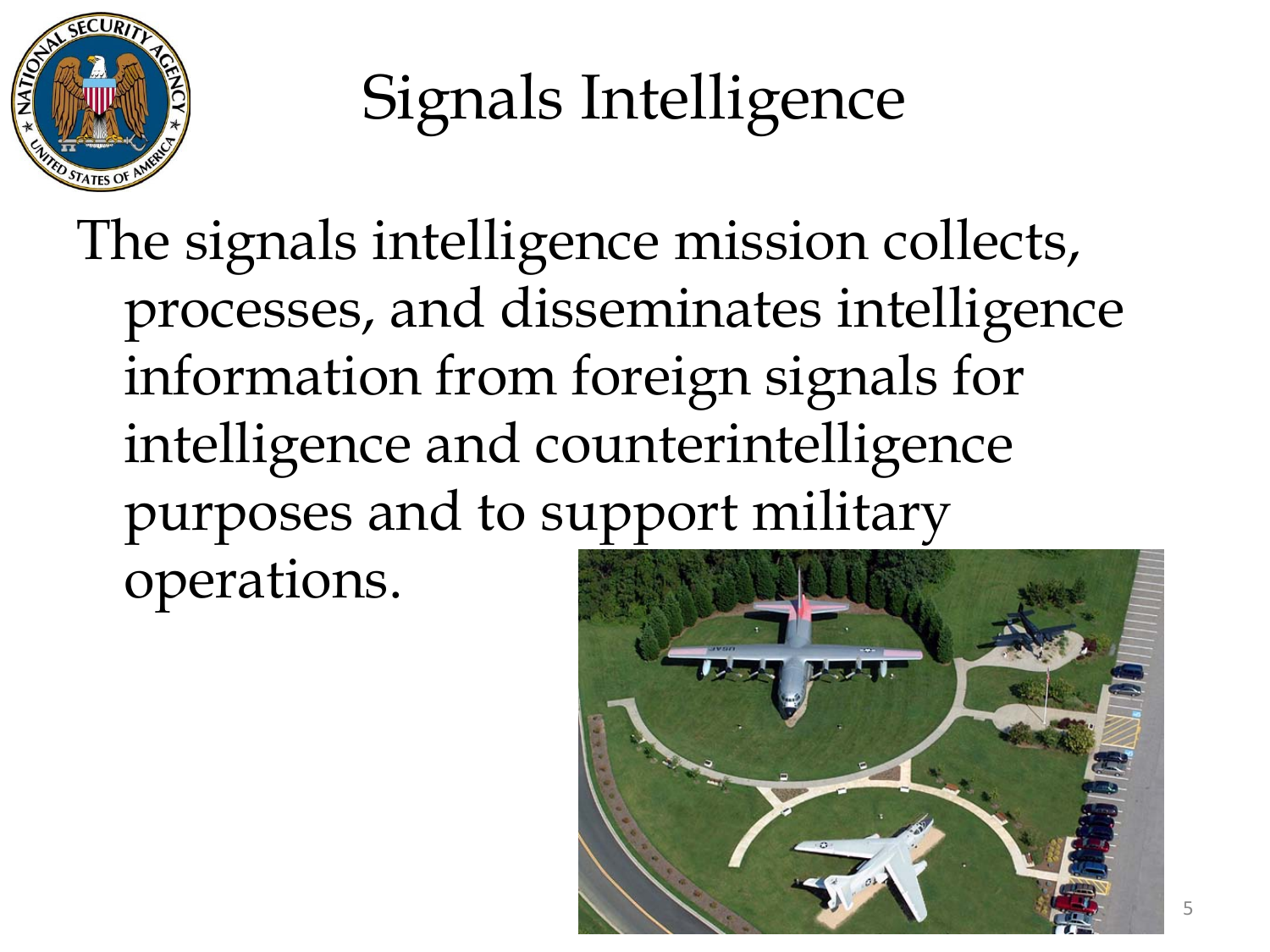

#### Network Warfare

#### NSA enables Network Warfare operations to defeat terrorists and their organizations at home and abroad.



 President Barack Obama, Vice President Joe Biden and members of the National Security Team receive an update on the mission against Osama bin Laden in the Situation Room of the White House on May 1, 2011., Pete Souza / Courtesy of the White House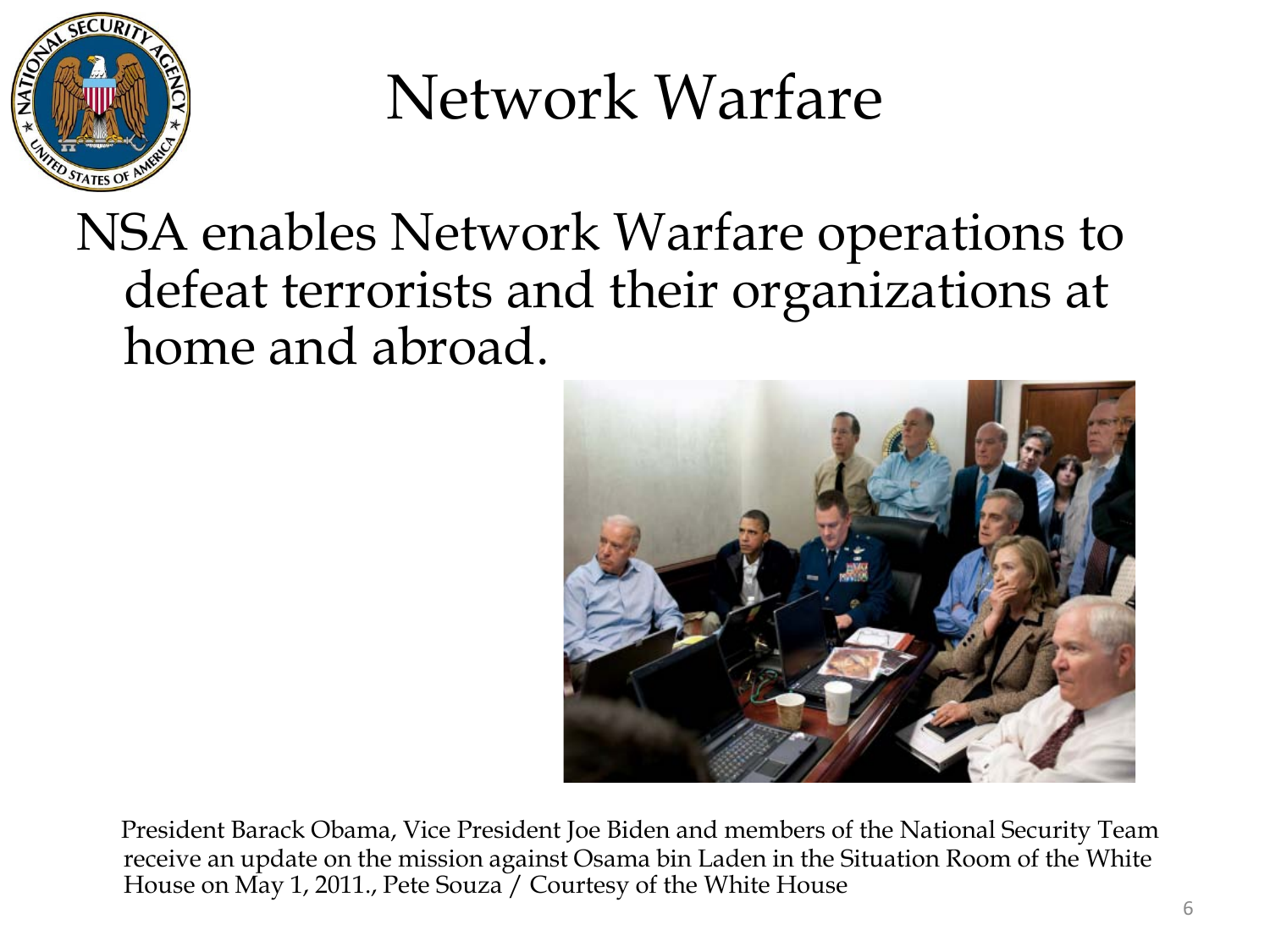

# NSA's Mission and Systems Development

- The Information Assurance, Signals Intelligence, and Network Warfare missions are highly technical.
	- Systems development and integration— particularly software-intensive systems—are a key enabler in fulfilling these missions.
- NSA has a diverse set of software development projects.
- Facilitating timely software development that delivers quality sufficient to fulfill the mission are of great interest to NSA.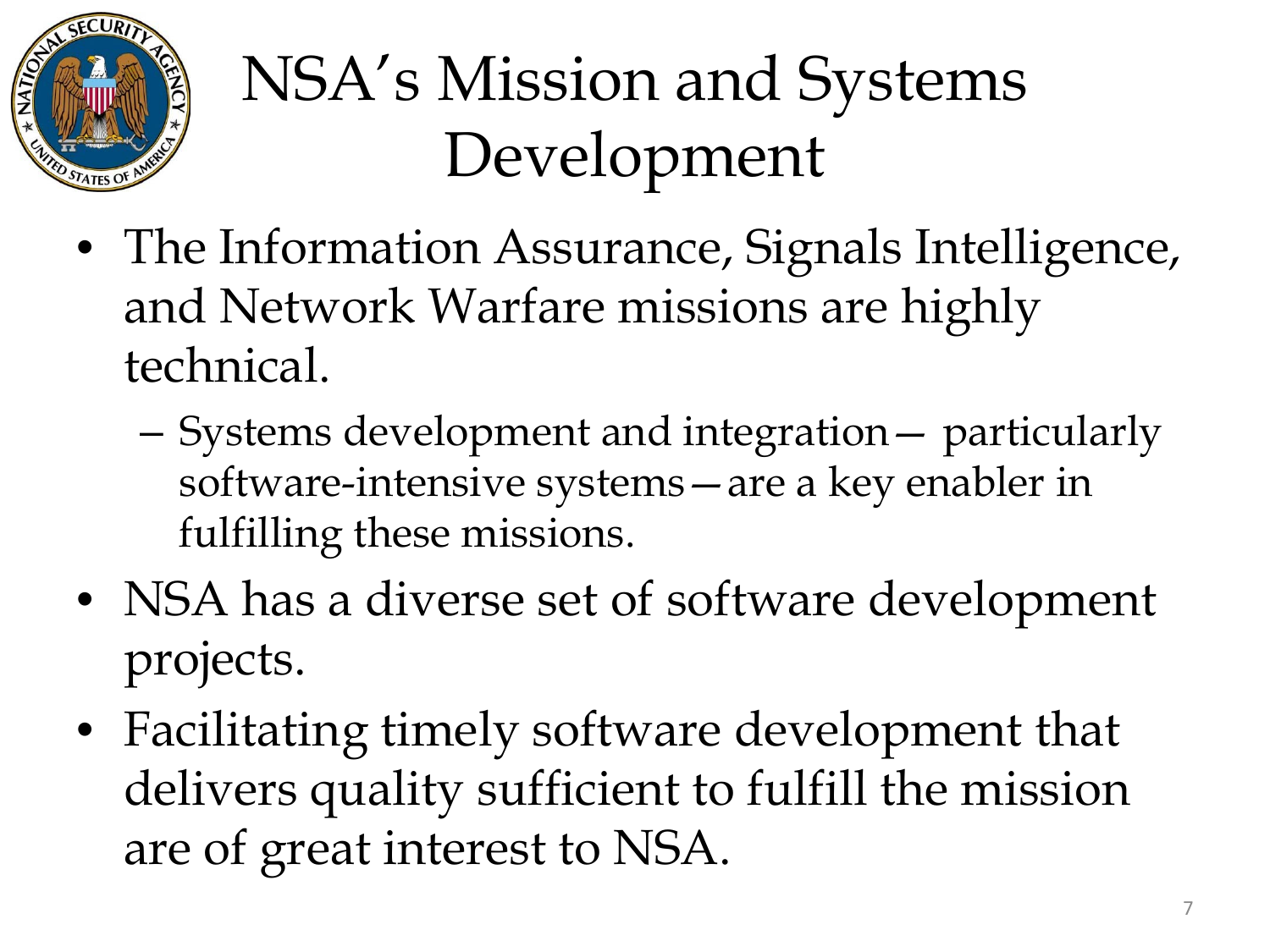

# NSA Way Overview-1

- "The NSA Way is a unified framework for building large, complex, primarily software systems that meet the diverse needs of NSA missions. It is lightweight, intuitive, and independent of project size and development methodology."
- It is:
	- Based on a Customer/Supplier theme
	- Focused on outputs over processes
	- About continuous improvement
	- Applicable in Agile, Iterative, and Waterfall LCMs
	- Independent of team size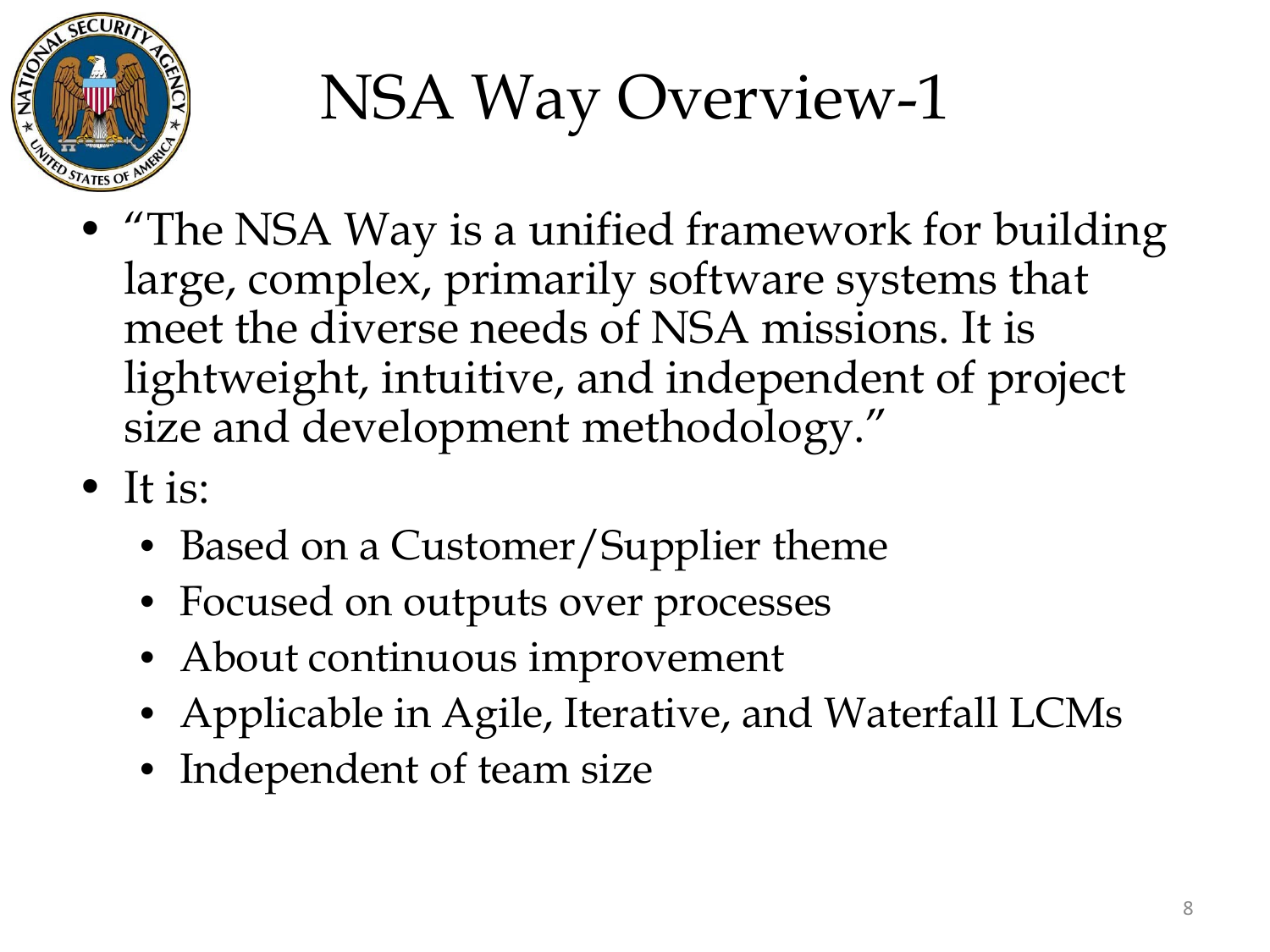

# NSA Way Overview-2

- NSA Way defines core expectations and best practices for software development.
- NSA Way deploys 'coaches' into NSA systems and software development organizations to provide implementation guidance and to assess progress.
- NSA Way is implemented through:
	- Gates (Life cycle control-milestones)
	- Metrics (Quality related)
	- Processes (currently there are 8)
- Driving cultural and behavioral change first, process maturity second.
- NSA Way is results oriented.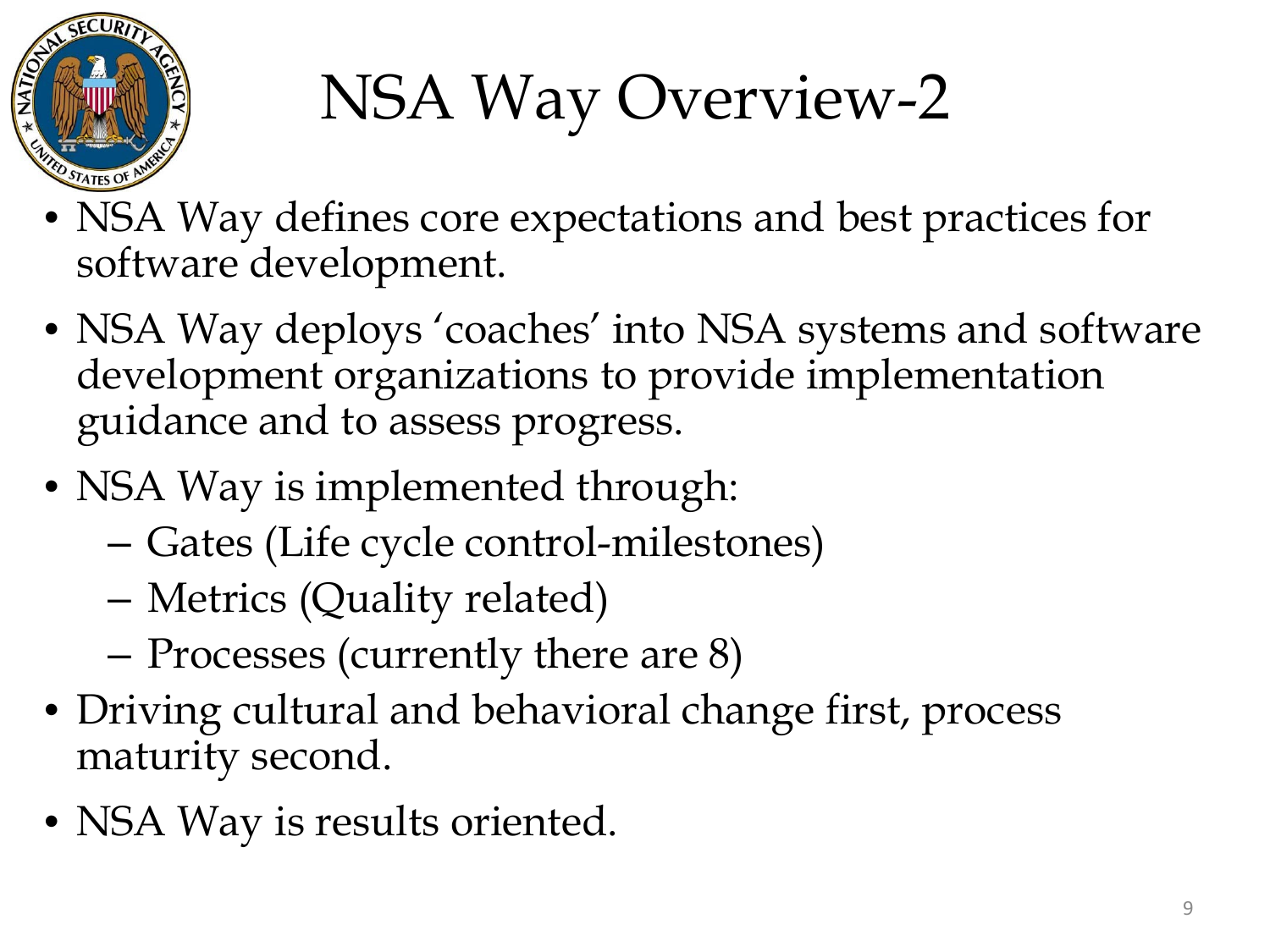

# Why Customer Satisfaction at NSA?

Customer satisfaction surveys measure and evaluate the attitudes, opinions and satisfaction levels of your customers and clients.

For NSA it is to….

- understand what is important to our customers
- focus on what we can do to meet their needs
- build true customer understanding and knowledge
- drive our improvement efforts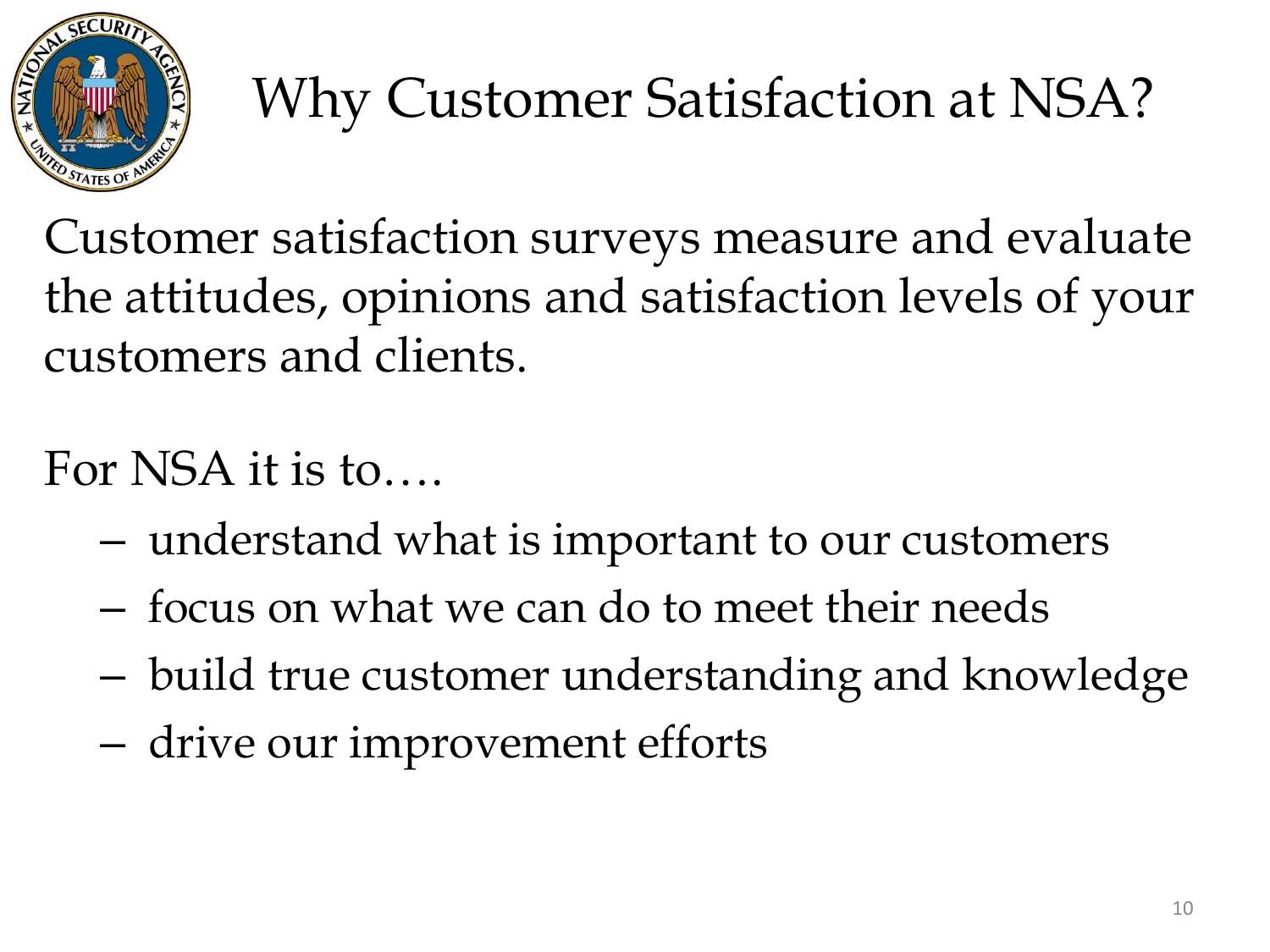

#### Why Customer Satisfaction at NSA?

#### **For NSA it is to…**

- Increase mission effectiveness, customer efficiency, realization of National Security
- Have repeat methods to increase mission agility
- Increase National intelligence value and National well being

#### **NOT to…**

- increase profits, customer loyalty, brand recognition
- have repeat business to increase market share
- increase earnings and stock profits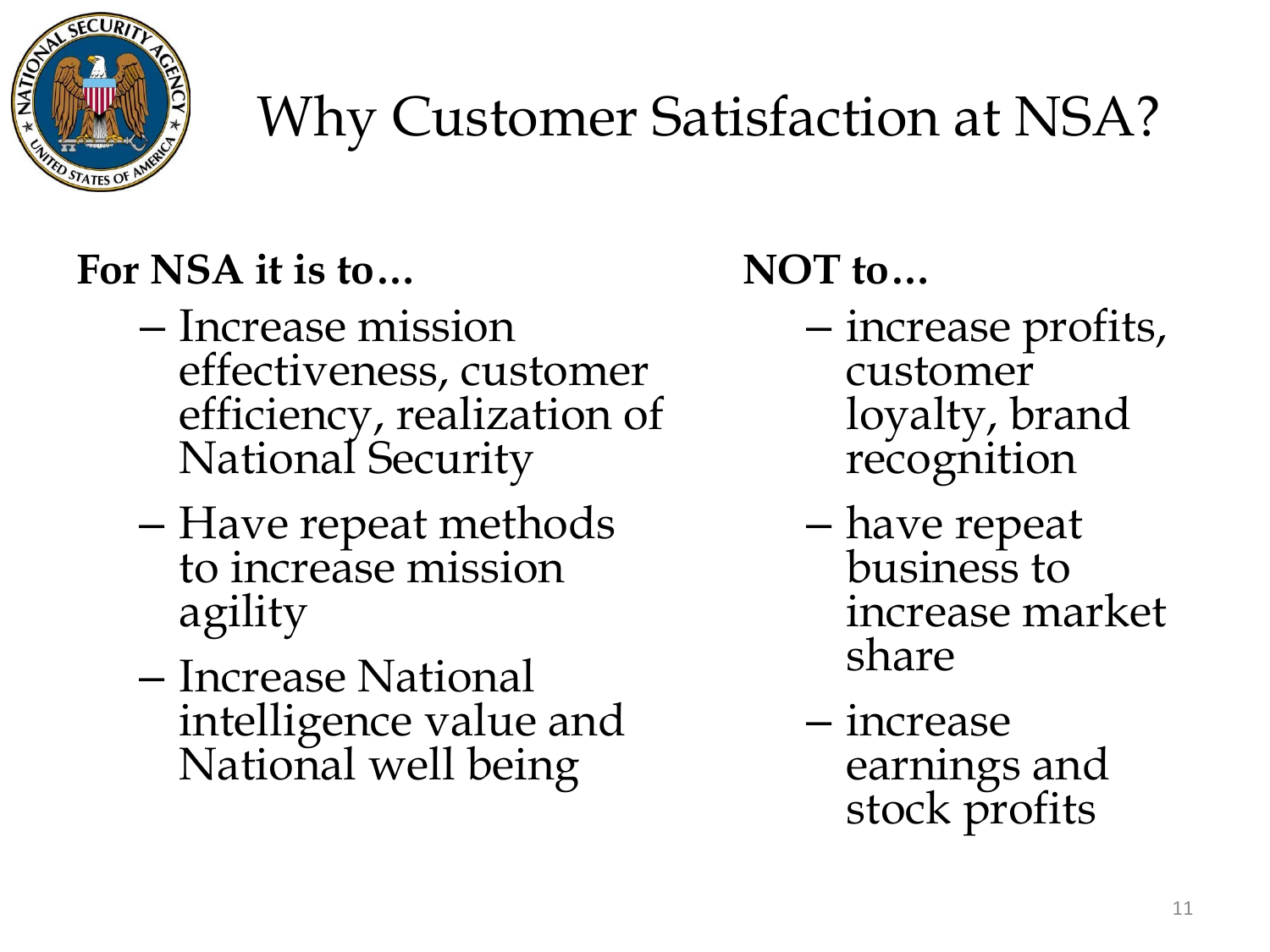

 NSA's Customer Focused Software Engineering Approach to Integrated PI

- Flexibility of NSA Way
- Just enough process
- Focus on results not on process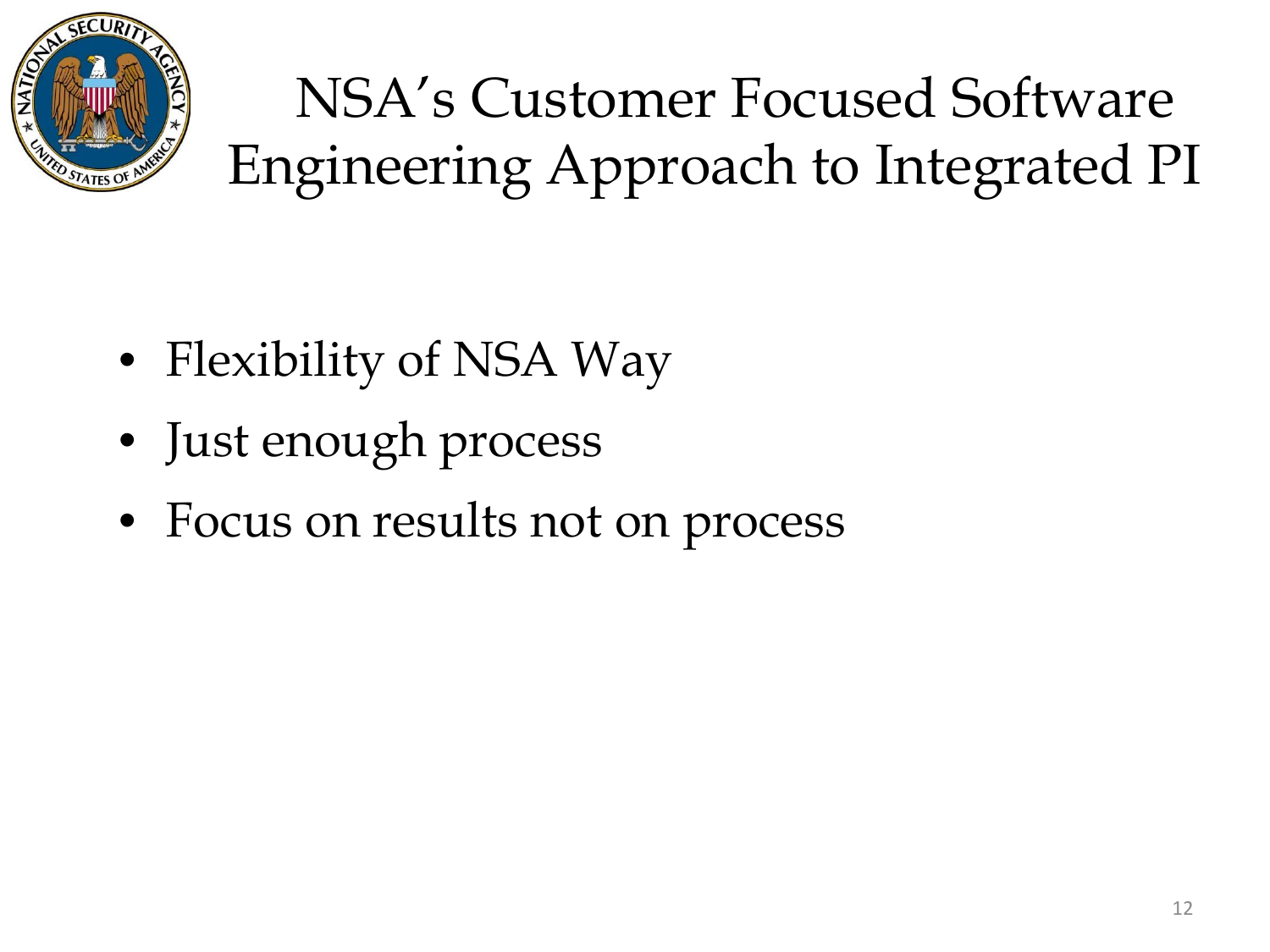

### Customer Driven Priorities

- Need to know what is most important to our customer (e.g., capabilities, timeliness, quality)
- Customer priorities are different for every project
- Vary the rigor of best practices to affect the end result
- Not process for process sake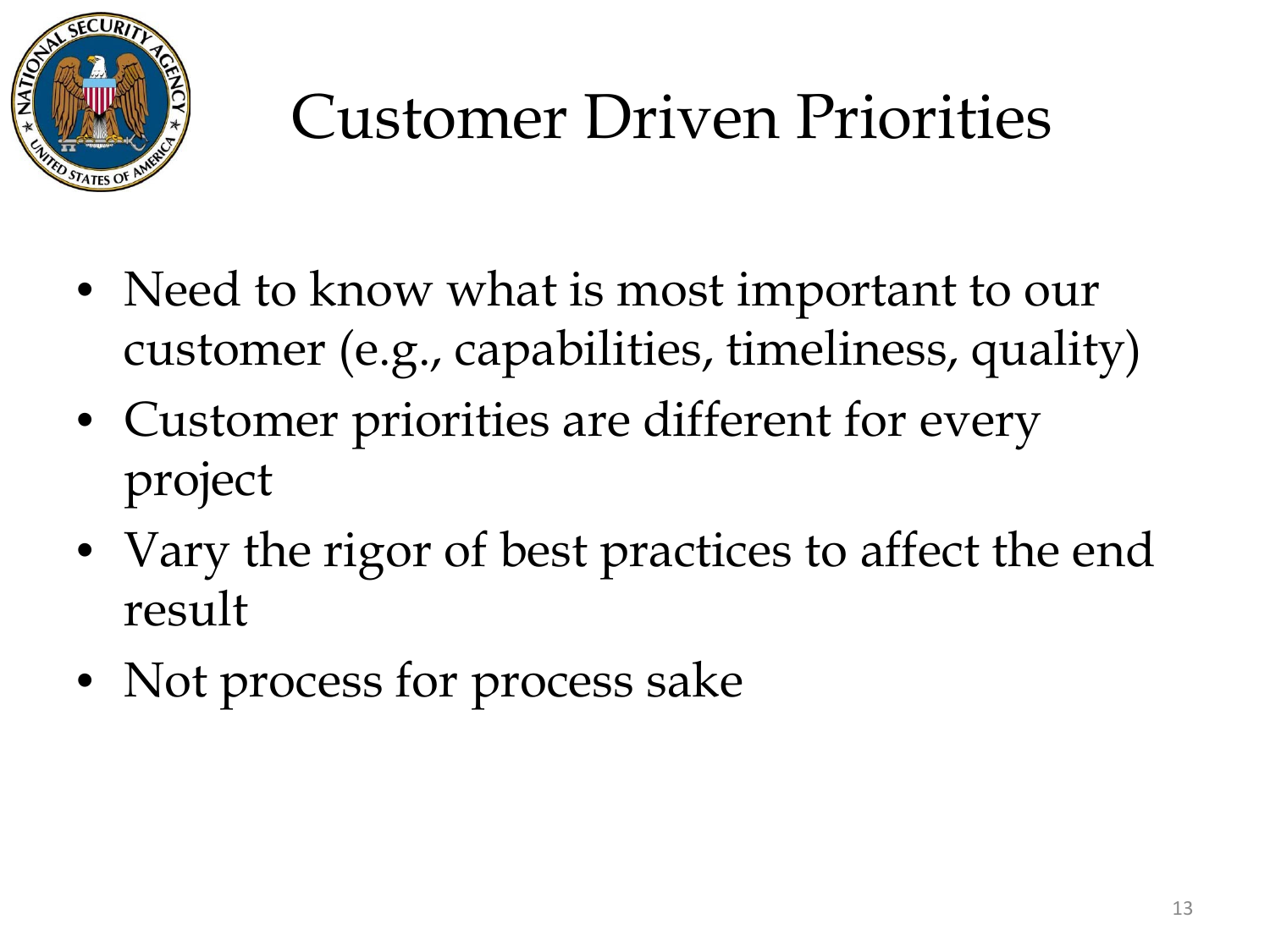

# This is What We Did

- Developed a customer satisfaction survey service
	- Developed customer satisfaction survey questions
	- Developed two-dimensional survey method
	- Researched and obtained a survey tool
- Developed and conducted training
- Piloted our Customer Satisfaction Survey Service

 Customer Satisfaction Survey is just the beginning. Next, need to analyze results and develop action plans.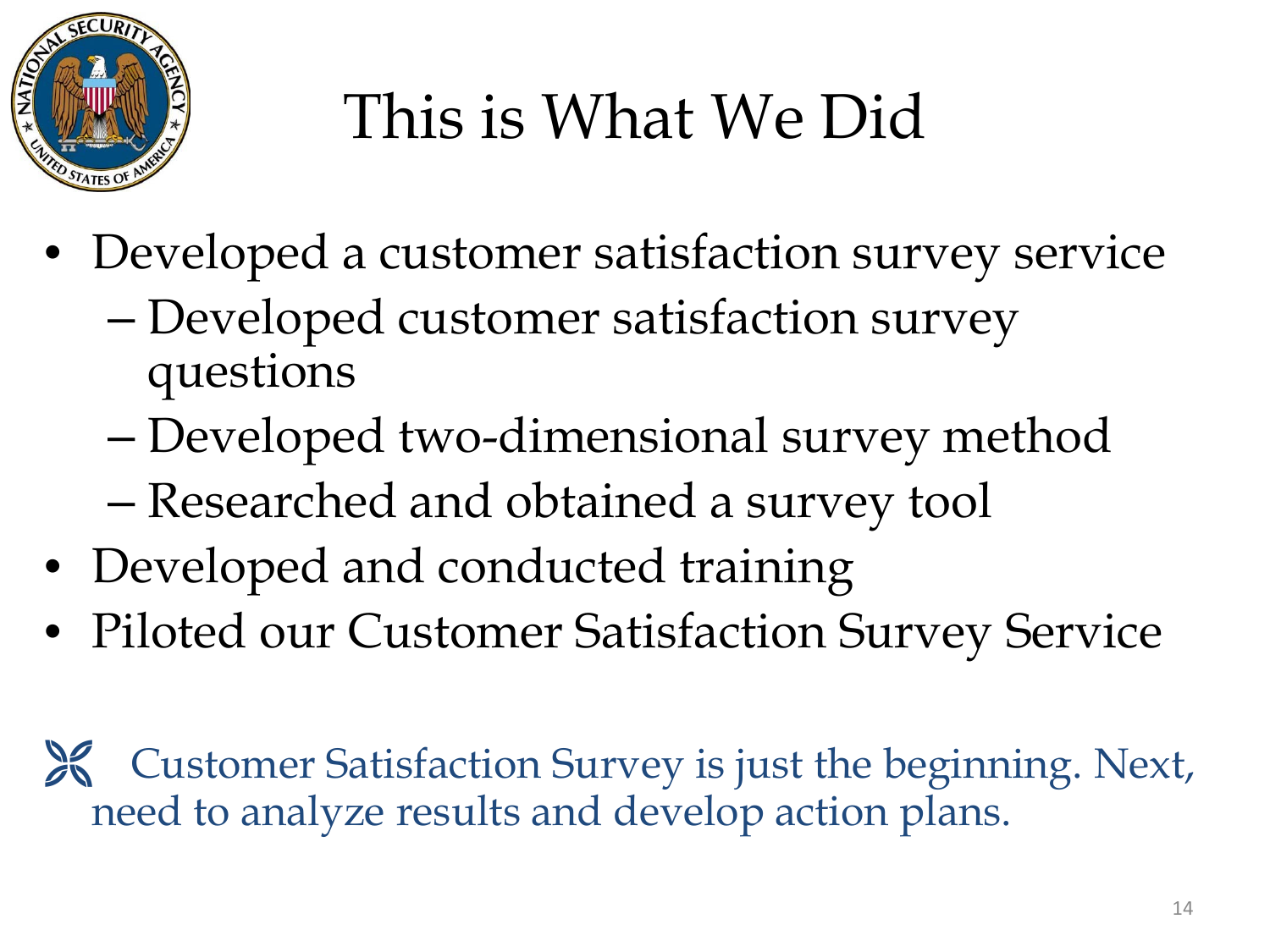

### Customer Satisfaction Survey Service



Legend Project **NSA Way** Project/NSA Way

State Optimal survey window is within 30 to 90 days following release/deployment.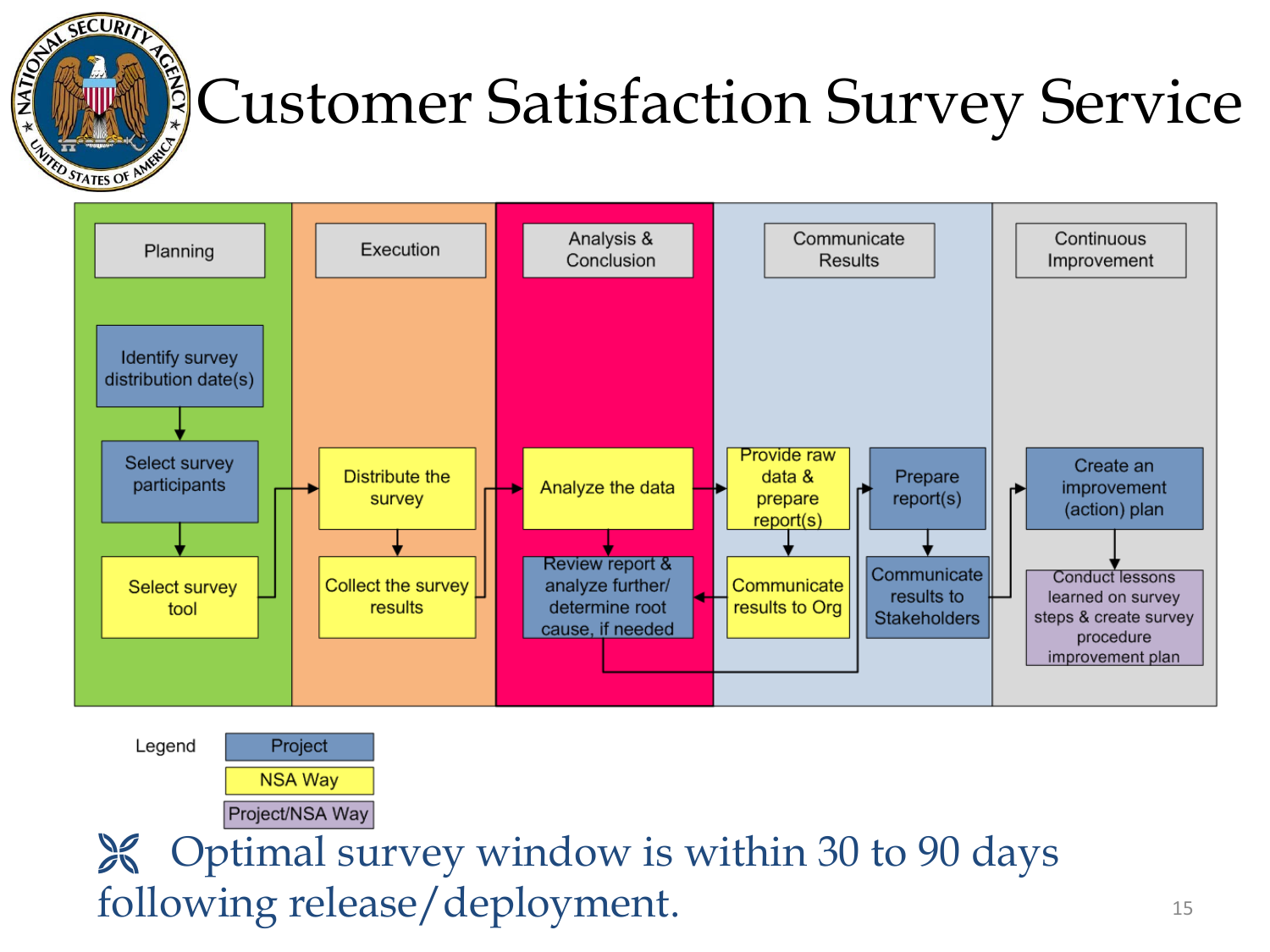

#### Customer Satisfaction Survey Questions (Statements)

| <b>Satisfaction Area</b>          | <b>Statement</b>                                                                                                    |
|-----------------------------------|---------------------------------------------------------------------------------------------------------------------|
| Mission/<br><b>Business Value</b> | The capabilities delivered provided the<br>mission/business value expected.                                         |
| Product                           | The capabilities delivered were as<br>expected.                                                                     |
| <b>Timeliness</b>                 | The capabilities were delivered when<br>needed.                                                                     |
| Quality                           | The capabilities delivered met my<br>quality expectations.                                                          |
| Communication                     | The level of communication throughout<br>the development and delivery of the<br>capabilities was as expected.<br>16 |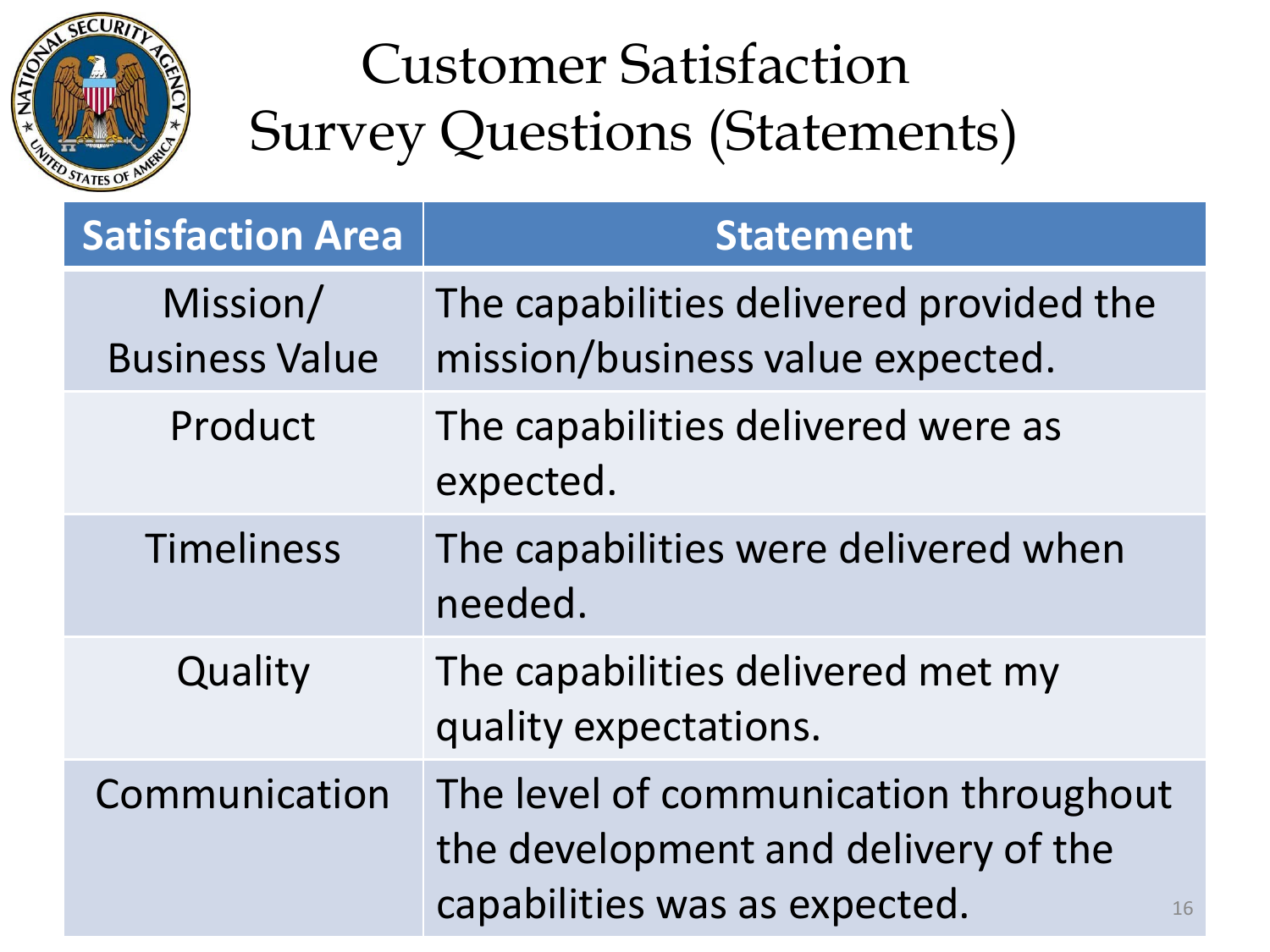

# Two-dimensional Survey Method

| <b>Degree of Satisfaction</b> | <b>Degree of Importance</b> |
|-------------------------------|-----------------------------|
| <b>Very Satisfied</b>         | <b>Very Important</b>       |
| Satisfied                     | Important                   |
| <b>Neutral</b>                | <b>Neutral</b>              |
| <b>Dissatisfied</b>           | Unimportant                 |
| <b>Very Dissatisfied</b>      | <b>Very Unimportant</b>     |
| Unknown                       | Unknown                     |

 Knowing the customer's degree of importance helps prioritize PI efforts.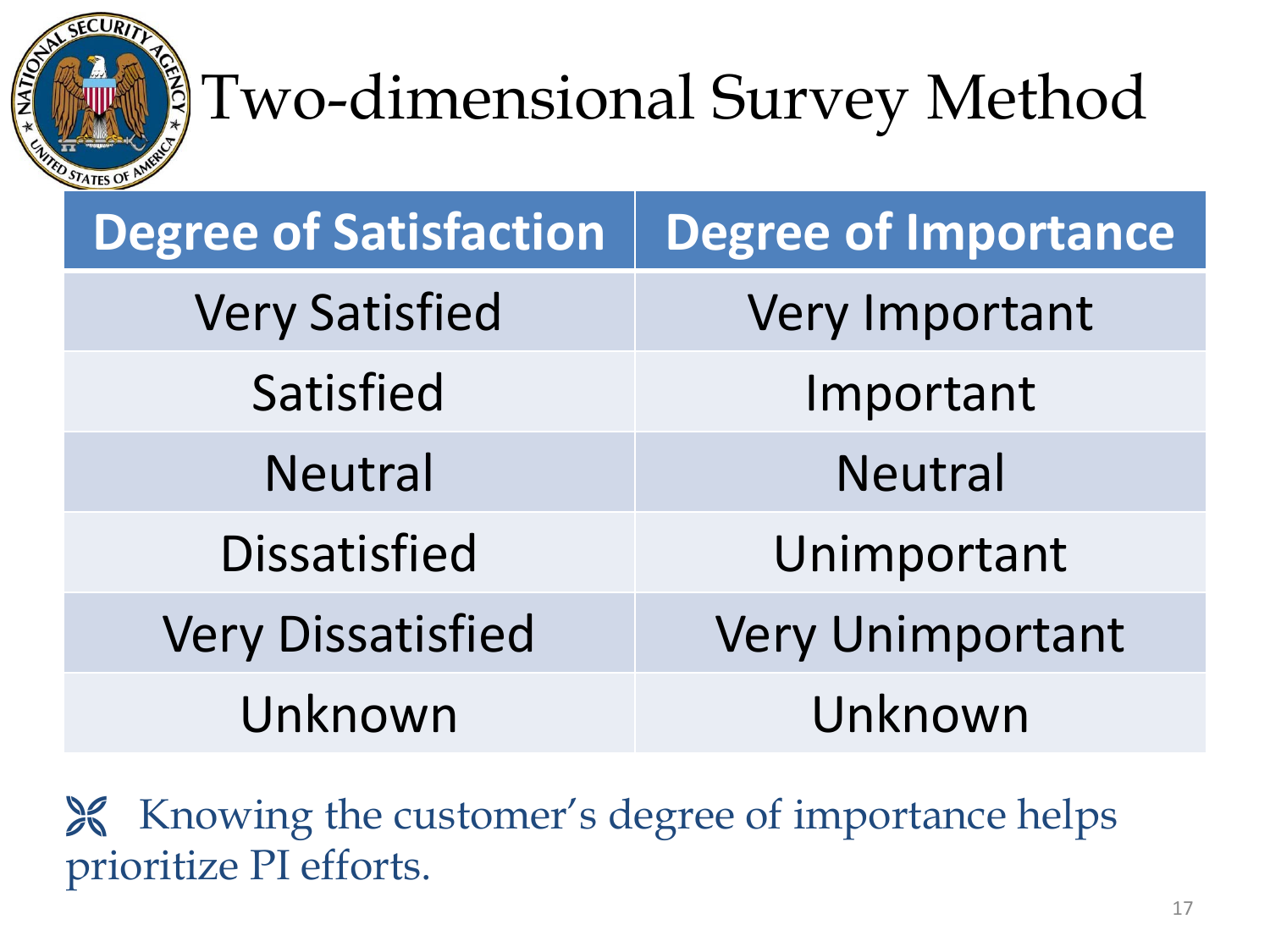

# Case Study/Lessons Learned-1

- Response
	- $-$  Low response rate ( $\sim$ 25%)
	- Sample size
	- Not statistically significant
- Gathering data
	- Other options for gathering Customer Satisfaction data
	- Customer Satisfaction Survey not be confused with other "feedback" (requirements gathering)
- Customers
	- Cherry picking the customers
	- Sampling your customer set (to prevent burnout)
	- Anonymity
	- Considerations for different types of customers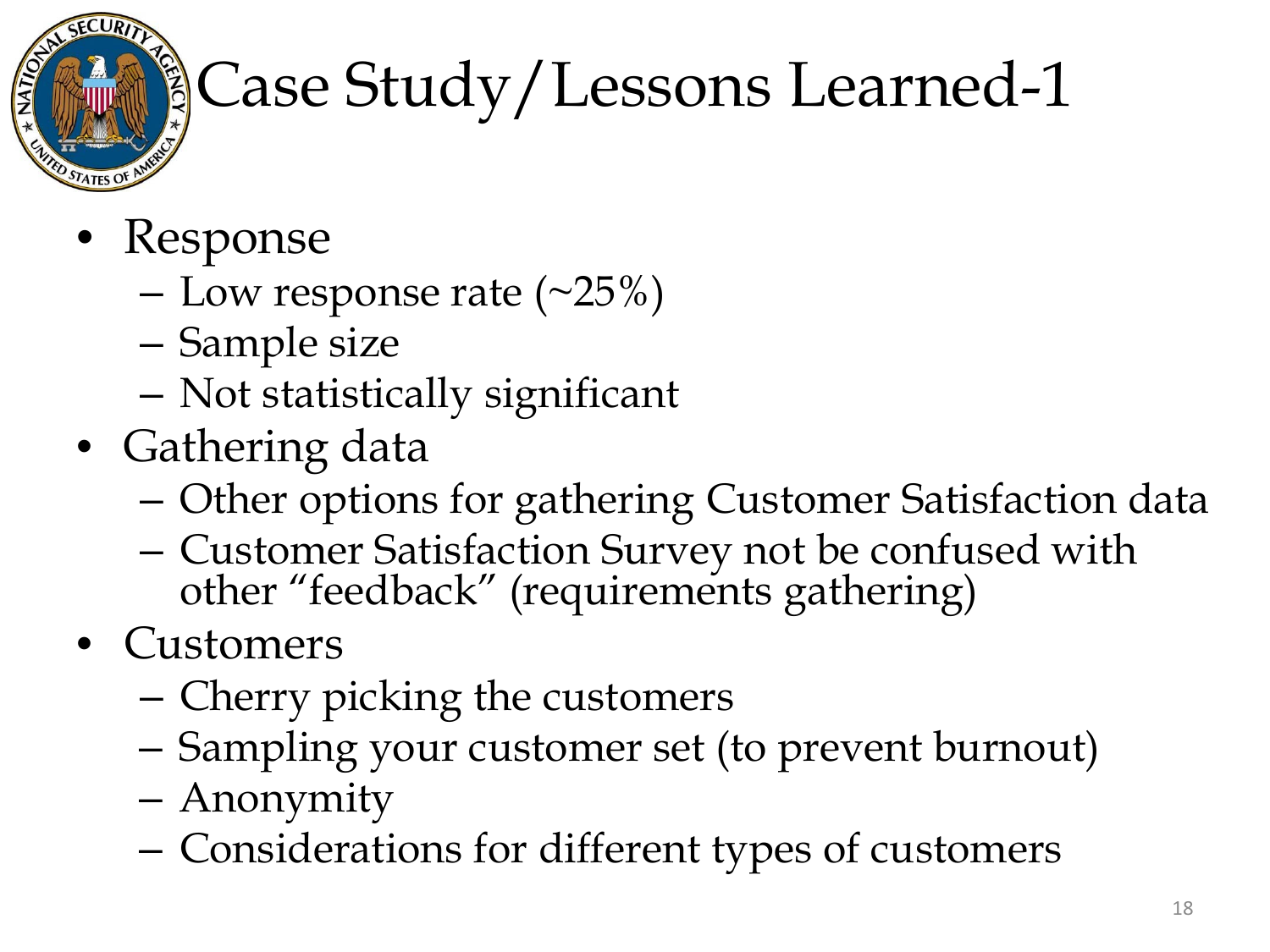

# Case Study/Lessons Learned-2

- Survey tool
	- Steep learning curve
	- Difficult to use
- Customer Satisfaction Survey Service – Life cycle too long  $($   $\sim$  7 weeks)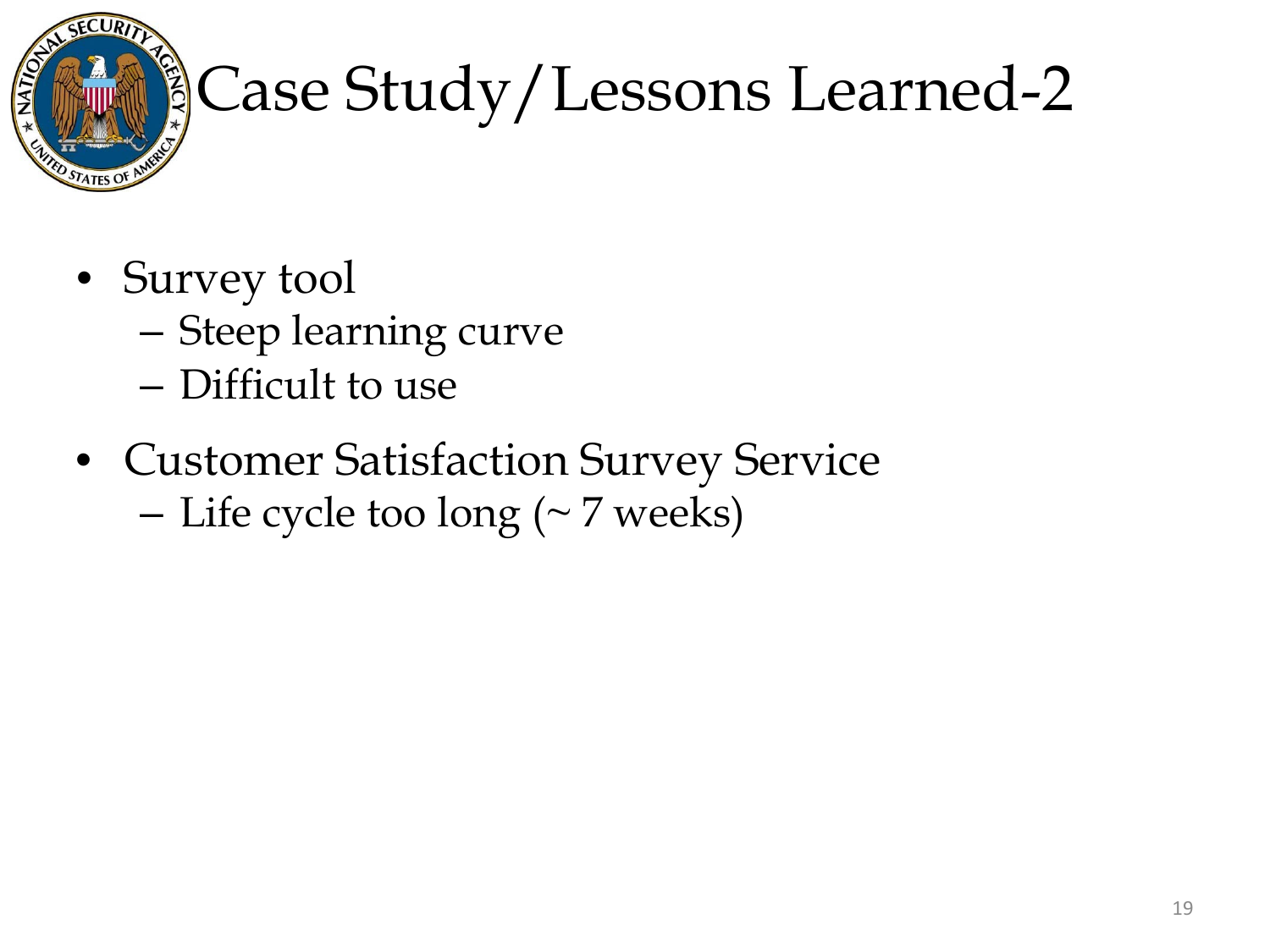

### Example: Results

#### **Mission Value:**

**The capabilities delivered provided the mission value expected.**

#### **Timeliness:**

**The capabilities were delivered when needed.**

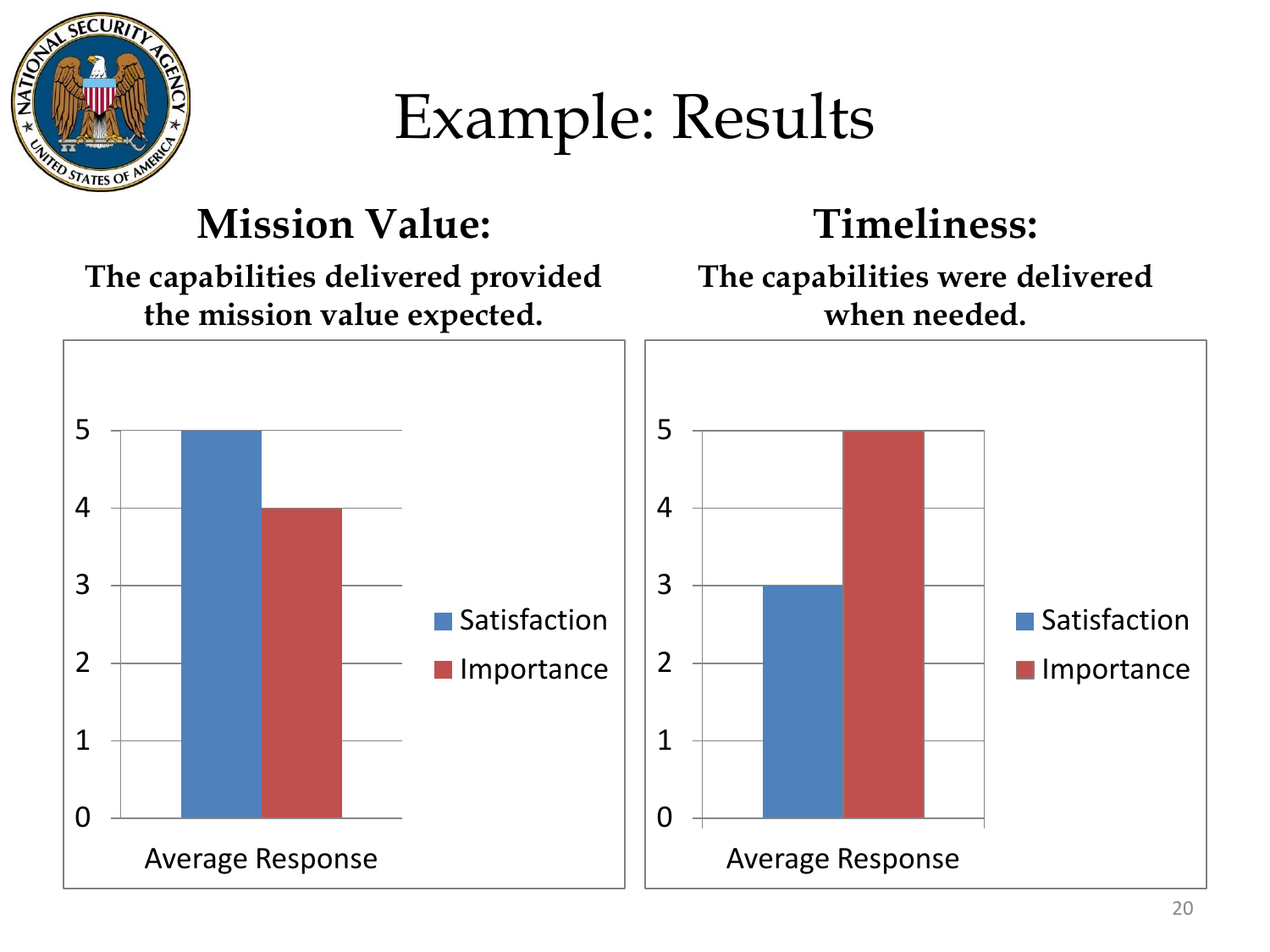

### Value of the Comments.

#### $\frac{S_{STATES}S}{S_{TATES}S}$  Numbers are one aspect, comments are another IT'S LIKE GOLD!

#### Example Comments:

- "Works about as well as can be expected for a web app."
- **► "The team is OUTSTANDING when it comes to** responding to questions or when I am in need of assistance. Honestly, they respond quicker than any other database support team that I've dealt with in the past seven years...."
- "I feel that this organization provides quality products and results. I am a former  $Z$  product user and since discovering this product shortly over a year ago, I have no further use for the  $Z$  product, as the quality of this product is much higher than that of the Z product."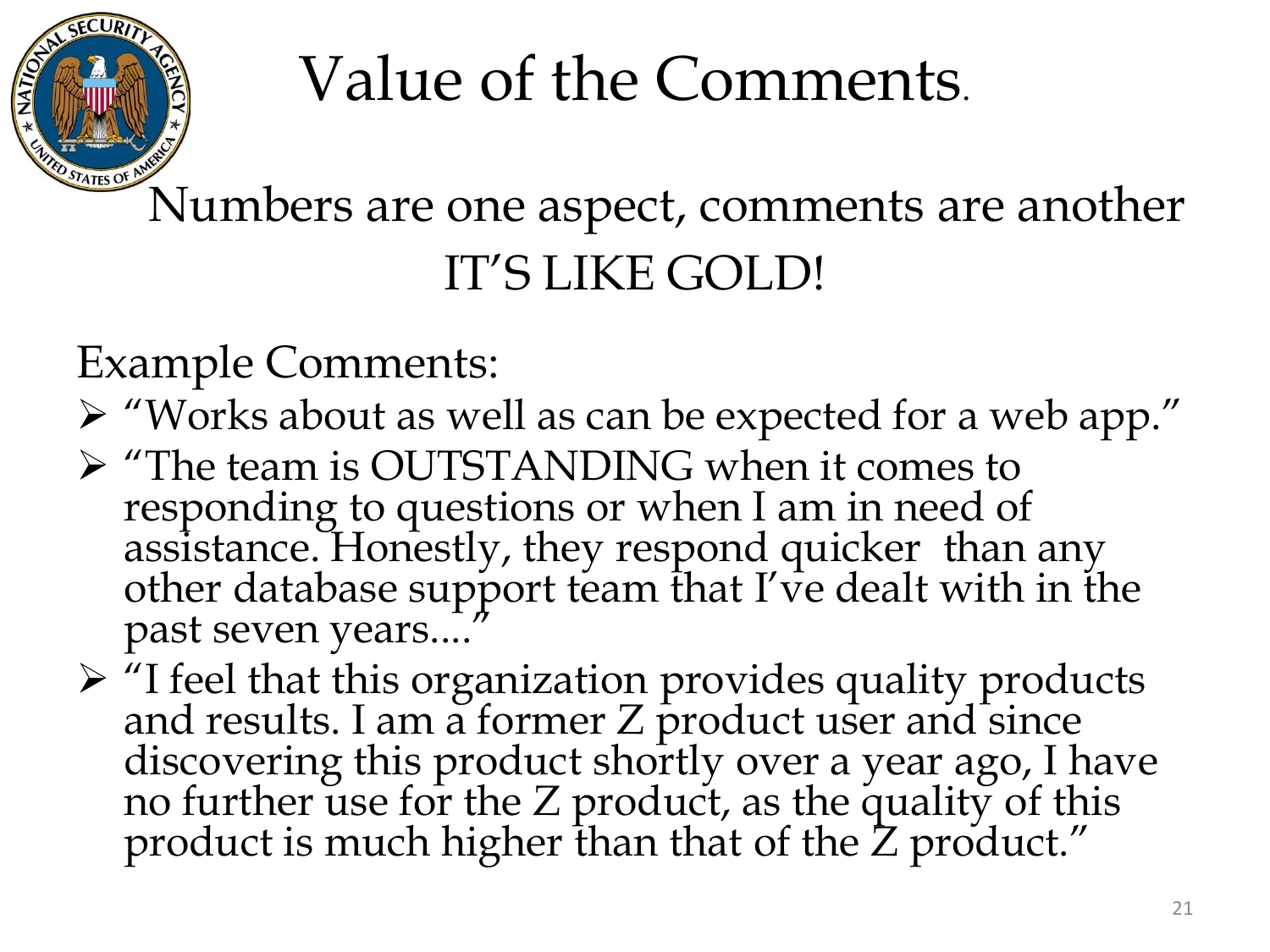

# We Survey Our Customers, Too

As an improvement group, we need to know our customers' satisfaction with our products and services.

- Products
	- Website
	- Process Assets
- Services
	- Training
	- Coaching
	- Customer Satisfaction Survey Service
- Modeling the behavior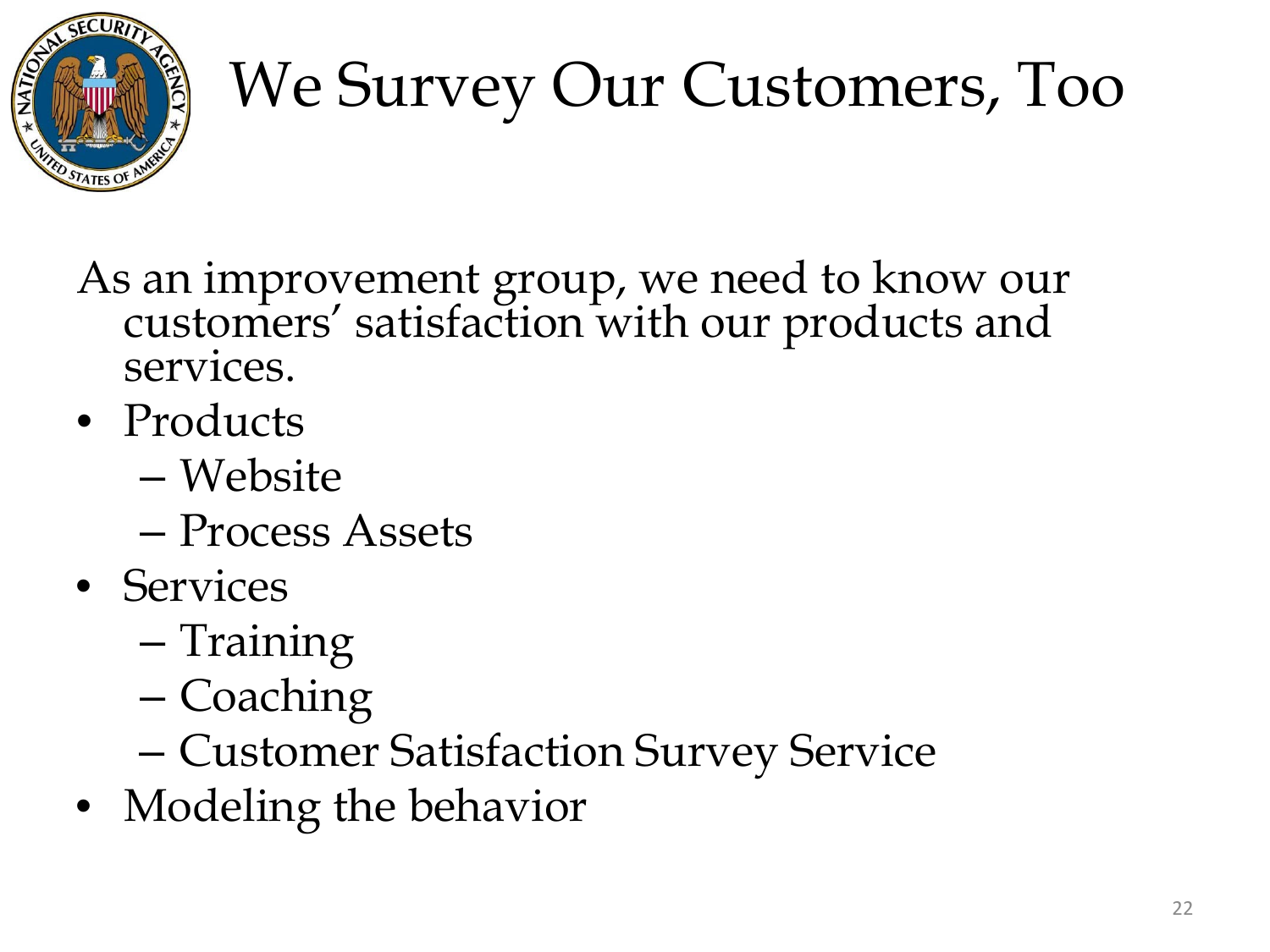

#### Tips for Successful Customer Satisfaction Surveys-1

- Increase sample so that the information received is statistically significant.
- If the sample size is small, look at other survey methods (e.g., face to face).
- Survey a certain percentage over a period of time or number of releases.
- Adjust guidance on question considerations based on relevance to type of customer.
- Provide feedback to the customer early.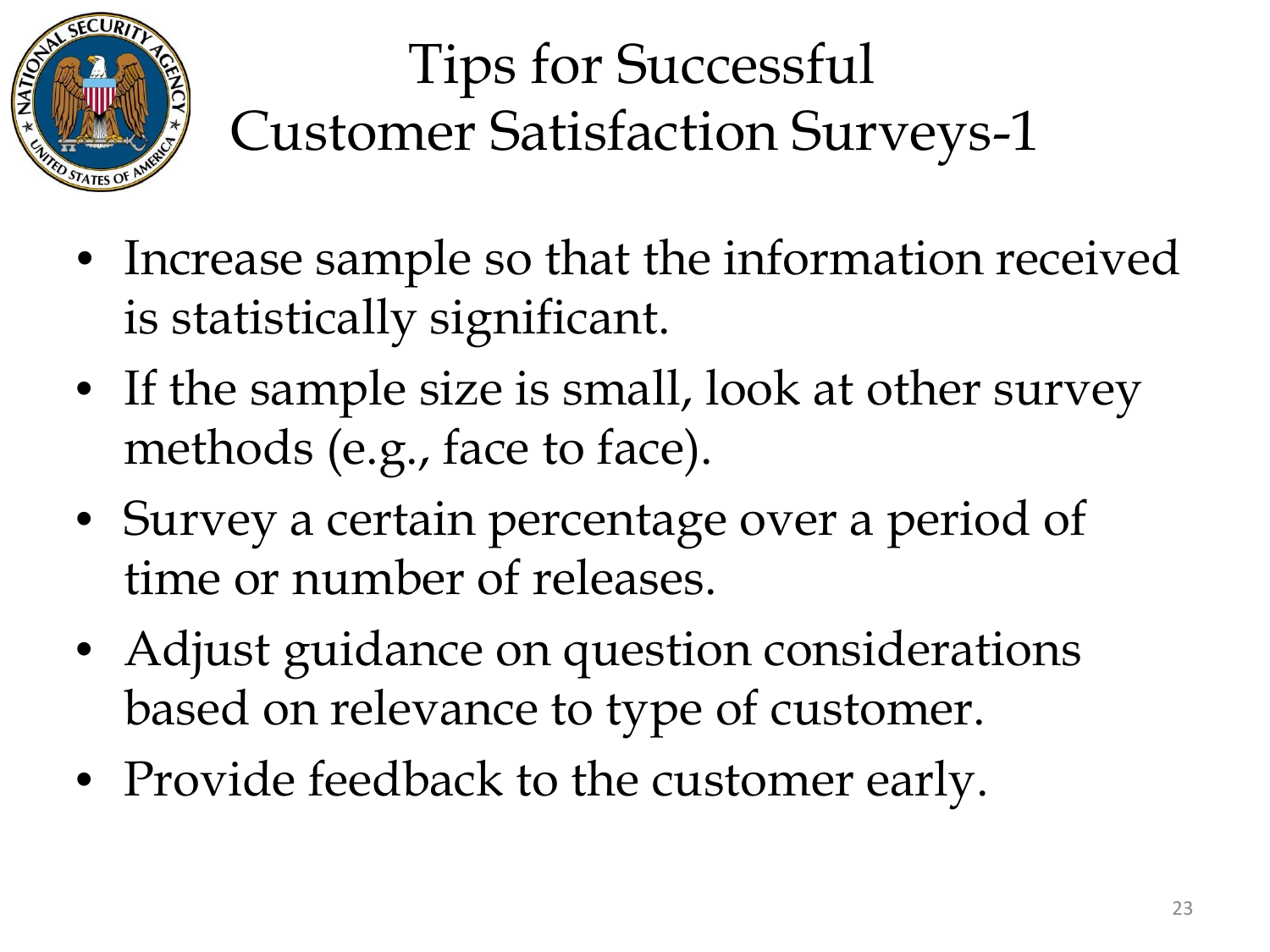

#### Tips for Successful Customer Satisfaction Surveys-2

- Increase your response rate Before the Survey
	- Announce the upcoming survey
	- Have upper-management promote & encourage participation
	- Survey timing (mid-week, avoid holidays)
	- Clear, easy, and quick to answer questions
	- Length of survey is short (<10-15 questions)
	- If sent survey previously, mention your improvements from the previous survey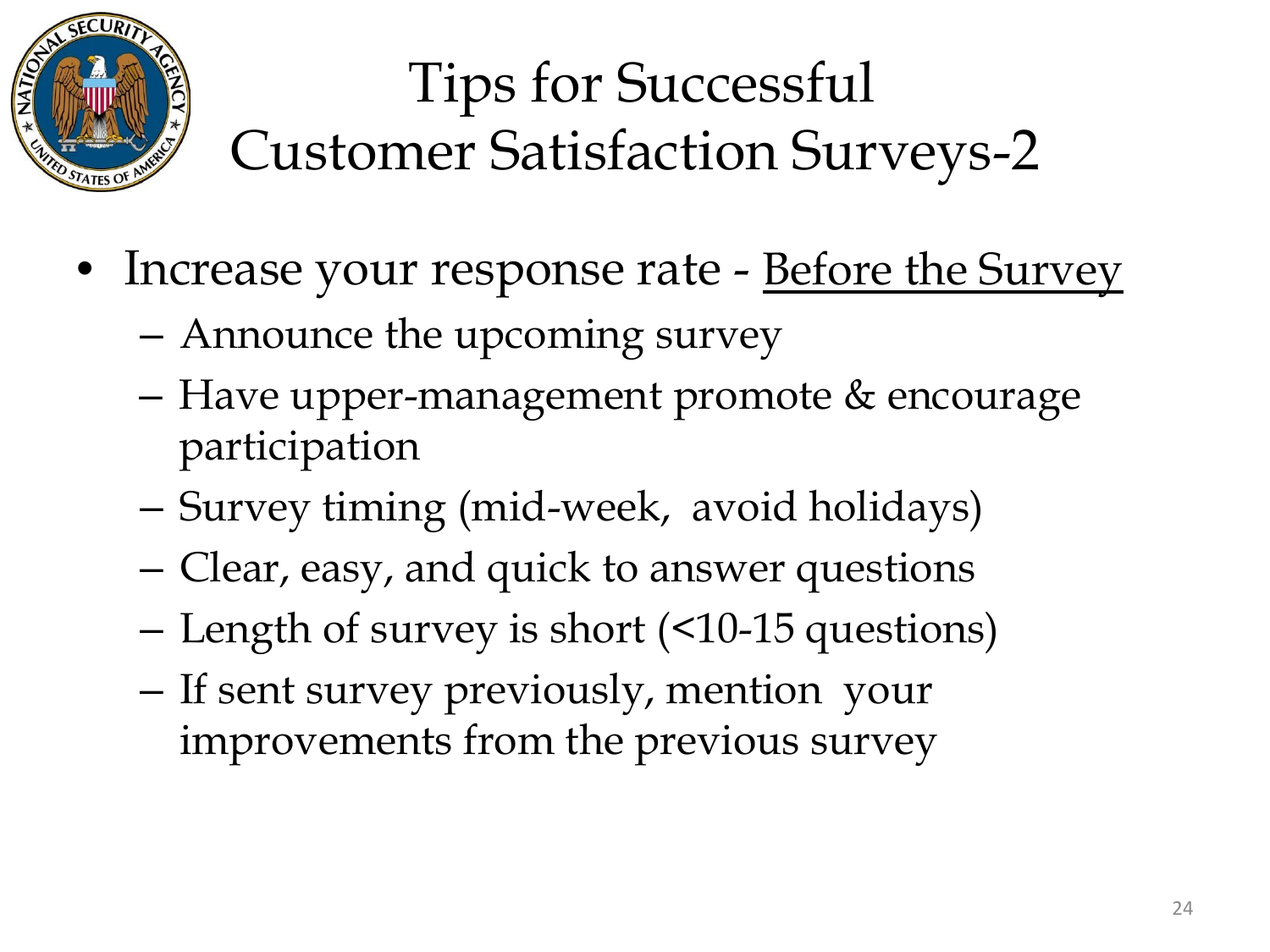

#### Tips for Successful Customer Satisfaction Surveys-3

- Increase your response rate During the Survey
	- Attempt contact with ONLY non-respondents at least once (difficult if anonymous)
	- Have PM personally call all or their most valuable customers asking whether they have received the invitation and if they will find the time to complete it (depends on the # of participants)
- Increase your response rate After the Survey
	- Keep anonymous respondents anonymous
	- Send out thank you notes to everyone invited to participate
	- Let participants know the results (what you've done well and what needs to be improved)
	- Provide feedback on the changes you plan to make based on the customer satisfaction survey results